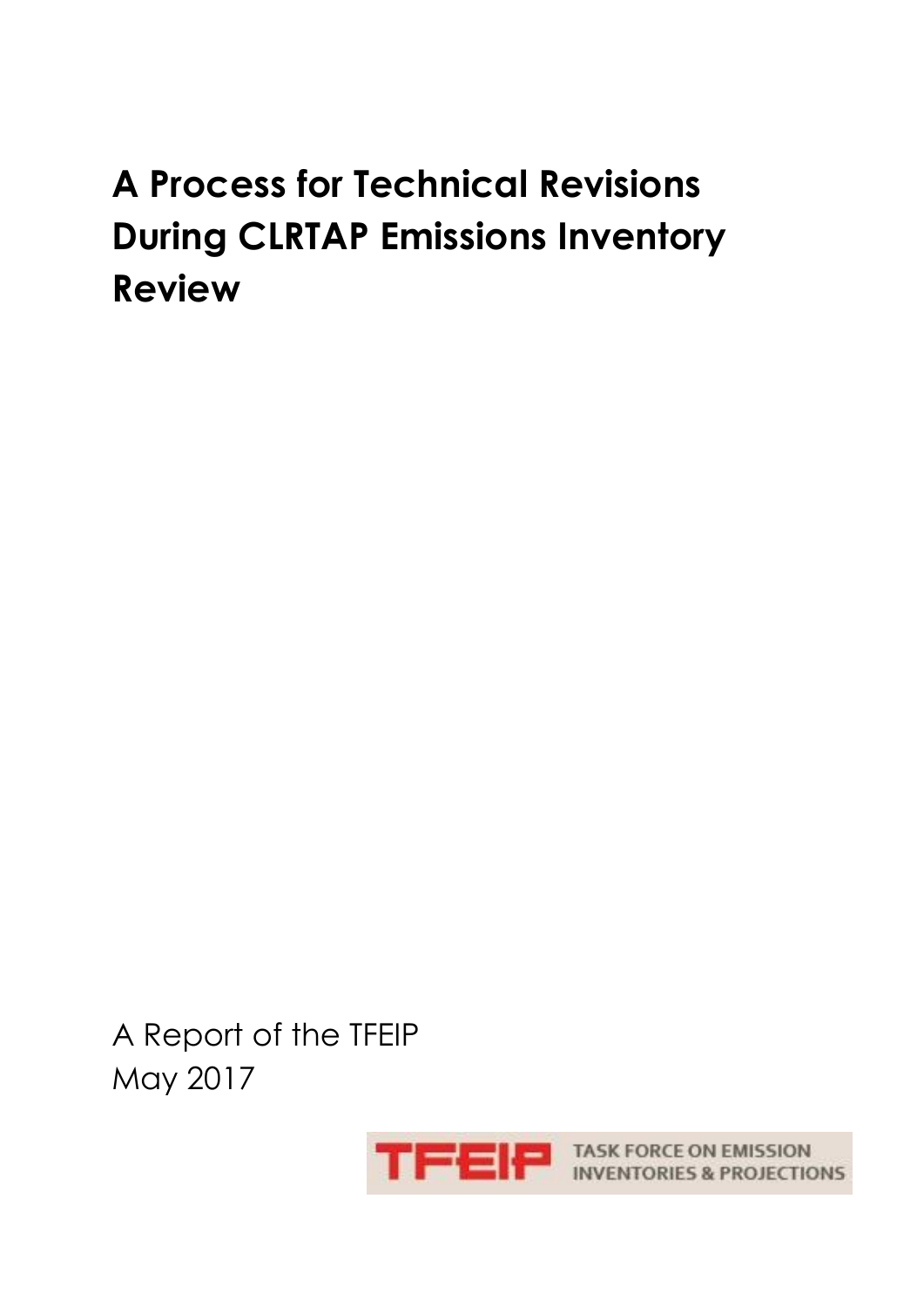| <b>Report Title</b>     | A Process for Technical Revisions During CLRTAP |
|-------------------------|-------------------------------------------------|
|                         | <b>Emissions Inventory Review</b>               |
| <b>Customer</b>         | Submitted to the TFEIP 2017 for discussion      |
| Recipient               |                                                 |
| <b>Report Reference</b> | TFEIP/02E17/CD                                  |
| <b>Report Status</b>    | DRAFT VERSION 1.0                               |
| <b>Revisions</b>        |                                                 |

| Author(s) | Chris Dore (TFEIP Co-Chair) |
|-----------|-----------------------------|
| Date      | 02/05/2017                  |

| Aether Ltd<br>Oxford Centre for Innovation | chris.dore@aether-uk.com |
|--------------------------------------------|--------------------------|
| New Road                                   | +44 (0) 1865 261466      |
| Oxford                                     |                          |
| OX1 1BY                                    |                          |

#### **Contents**

| 3 The Process of Determining and Calculating Technical Revisions  4 |
|---------------------------------------------------------------------|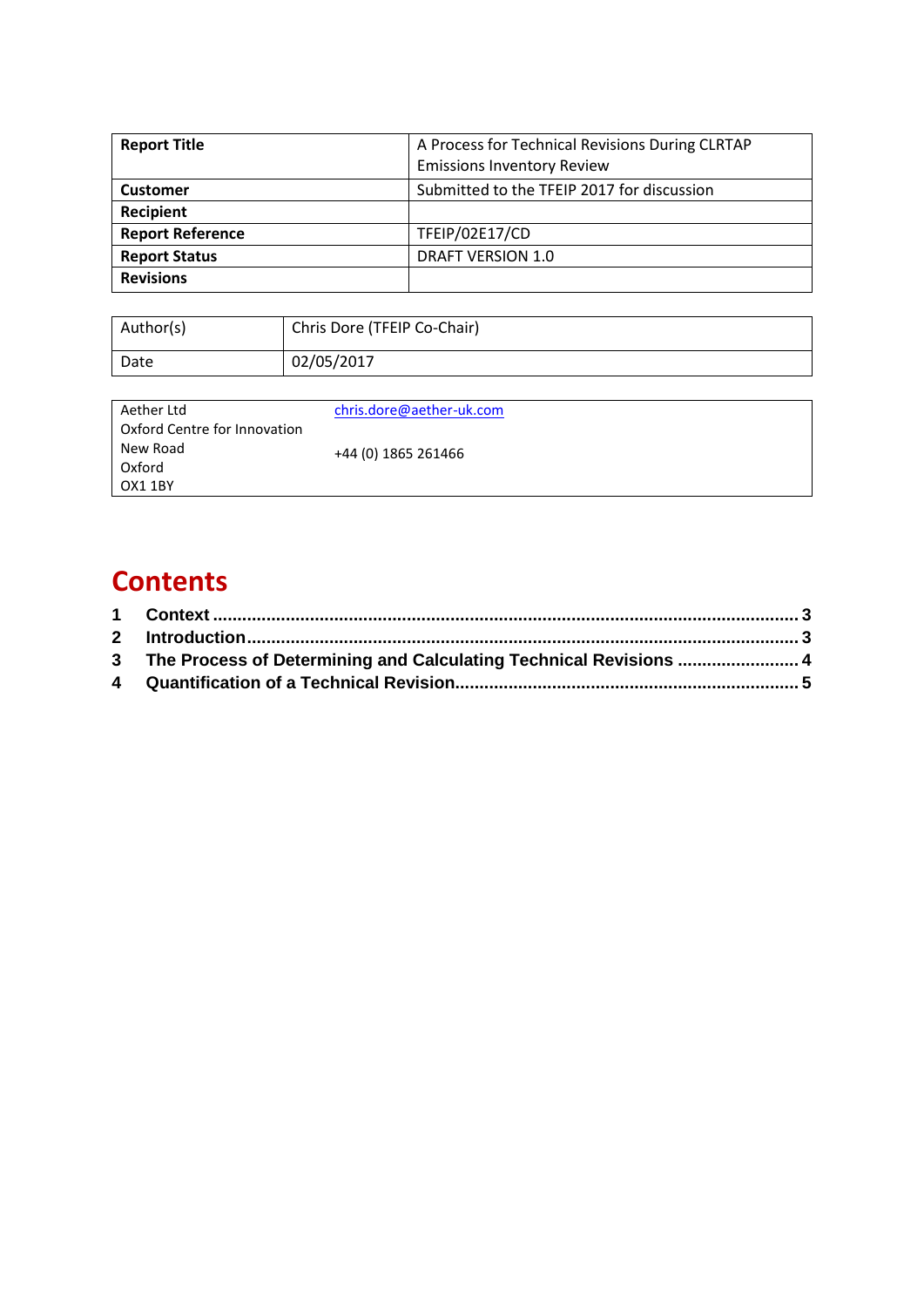### <span id="page-2-0"></span>**1 Context**

- 1. At its 2016 meeting, the EMEP Steering Body agreed to adopt updated Emission Review Guidelines, as presented in the 'Methods and Procedures' document, for a one year trial period. The document presents the individual steps in the process of undertaking technical reviews of national emission inventories under the CLRTAP (so called 'Step 1, 2 and 3' reviews).
- 2. One of the key additions to the revised 'Methods and Procedures' document is the inclusion of 'Revised Estimates' and 'Technical Corrections', collectively termed Technical Revisions. These allow revisions to be made to a national emissions inventory during the review process.
- 3. This document has been drafted for discussion at the 2017 meeting of the Task Force on Emission Inventories and Projections in Krakow (11-12<sup>th</sup> May 2017) and describes a process for undertaking Technical Revisions as part of an emissions inventory review.
- 4. Following discussions at the 2017 meeting of the TFEIP, it is planned that an updated document will be provided to the CLRTAP Secretariat to be included as a formal meeting paper for the EMEP Steering Body Meeting in September 2017.
- 5. A process for Technical Revisions within the 2017 review of emissions inventories under the National Emissions Ceilings Directive has recently been drafted. The proposed guidance included here for Technical Revisions within the CLRTAP emissions inventory reviews aligns with this process to the extent possible, and also processes used during greenhouse gas emissions inventory review.

### <span id="page-2-1"></span>**2 Introduction**

- 6. The process of establishing Technical Revisions already exists as part of the annual review of greenhouse gas emissions inventories (under the EU MMR and UNFCCC). However, it is a new concept in the field of air pollutant emissions inventory reviews.
- 7. Including Technical Revisions in the review process allows the ERT to work with Parties to deliver corrections to the national inventory where reported data are found to be inconsistent with the recommended methodologies of the EMEP/EEA Guidebook or where emission estimates are not provided for an NFR source category.
- 8. The objective of the Technical Revisions process is to establish improvements in completeness, consistency, comparability and accuracy of the reported emissions data from Party.
- 9. Where reported data are found to be inconsistent with the CLRTAP reporting requirements, and in particular the recommended methodologies of the most recent version of the EMEP/EEA Guidebook, or where emission estimates are not provided for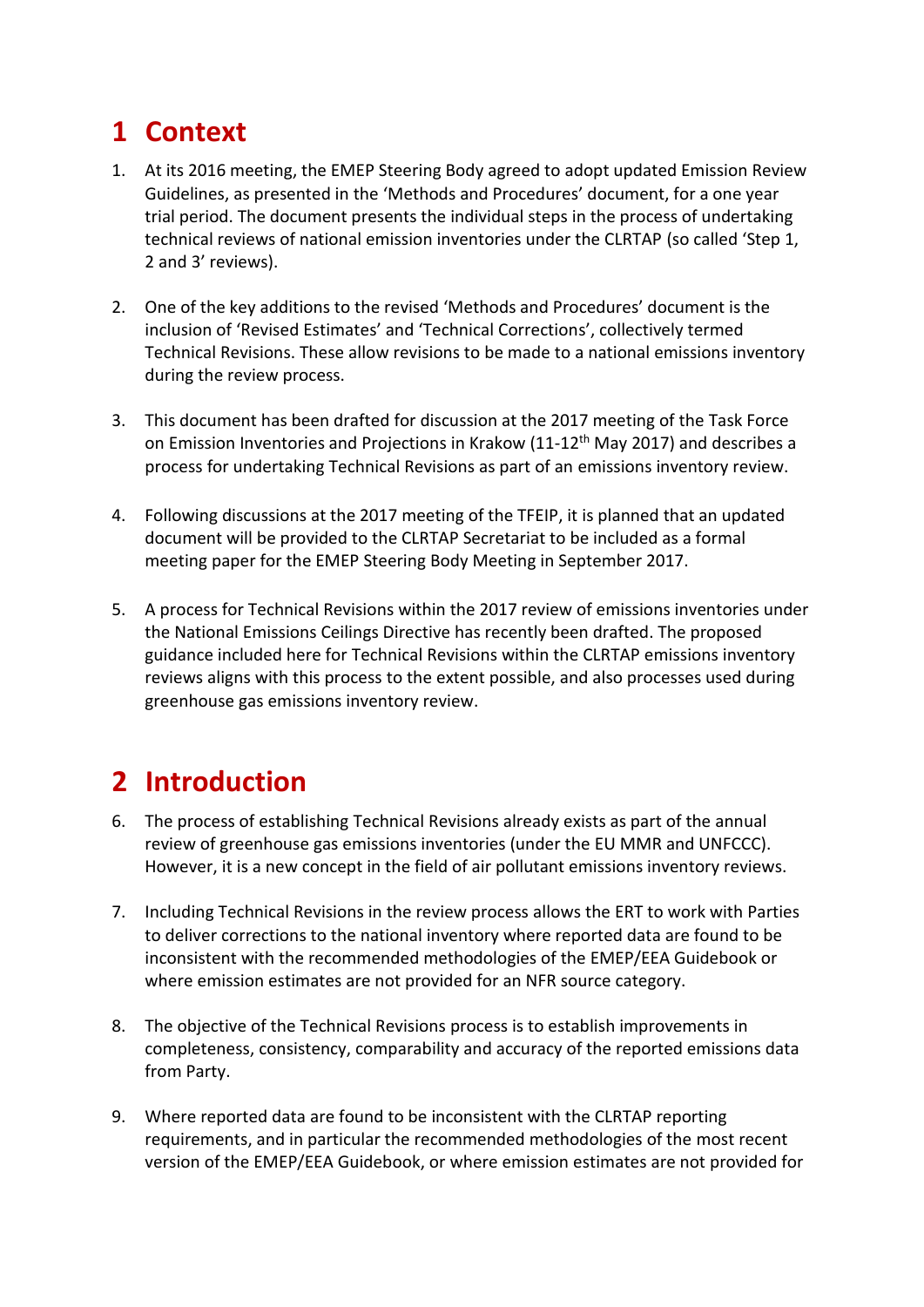an NFR source category, the ERT liaise with the Party to understand the issue in detail. Where necessary the ERT work with the Party to quantify the extent to which emissions might be corrected to ensure best practice and compliance with CLRTAP reporting requirements.

- 10. If the ERT considers that emissions are significantly under or overestimated<sup>1</sup>, then the Party is invited to submit Revised Estimates that address the issue raised. Should the Party decline to do this, or quantification of the Revised Estimates cannot be agreed, then the ERT may calculate a Technical Correction. Revised Estimates and Technical Corrections will be included in the country specific review report.
- 11. A summary report will be provided to the EMEP Steering Body which will include an overview of all Technical Revisions, and in particular, details of any Technical Corrections not agreed with the relevant Party during the review. The EMEP Steering Body will then make the formal decision regarding the adoption of the review findings, including each Technical Correction.

## <span id="page-3-0"></span>**3 The Process of Determining and Calculating Technical Revisions**

- 12. The following provides a summary of the process by which Technical Revisions are determined. A Technical Revision may be relevant for more than one emission source category, the whole time-series or for a selected year, and may also be applicable for more than one pollutant:
	- a) During an emissions inventory review, the ERT highlights an observation and issues questions to the Party. The ERT mentions in their questioning whether this could relate to a 'significant'<sup>1</sup> over or under estimate, and hence a possible Technical Revision.
	- b) The Party responds with clarifications and/or answers. The Party can provide a justification for their existing estimate, or propose a Revised Estimate that addresses the issue raised by the ERT. The Revised Estimate may span several sources, several pollutants, and be relevant for multiple years.
	- c) If the ERT agrees with the Party's response (a justification or Revised Estimates) the issue is closed and a recommendation made. However, should the ERT not be able to reach agreement with the Party, then the ERT will calculate a Technical Correction which is sent to the Party.
	- d) A Party can respond during the review to indicate that they agree with the proposed Technical Correction. The issue is then dealt with as a Revised Estimate (see points 2 and 3 above). Alternatively, a Party can respond to indicate that they disagree with the ERT, and provide a justification for their position.

 $\overline{a}$ 

 $1$  The term "significant" is defined by the use of a threshold of significance. See Section 4.